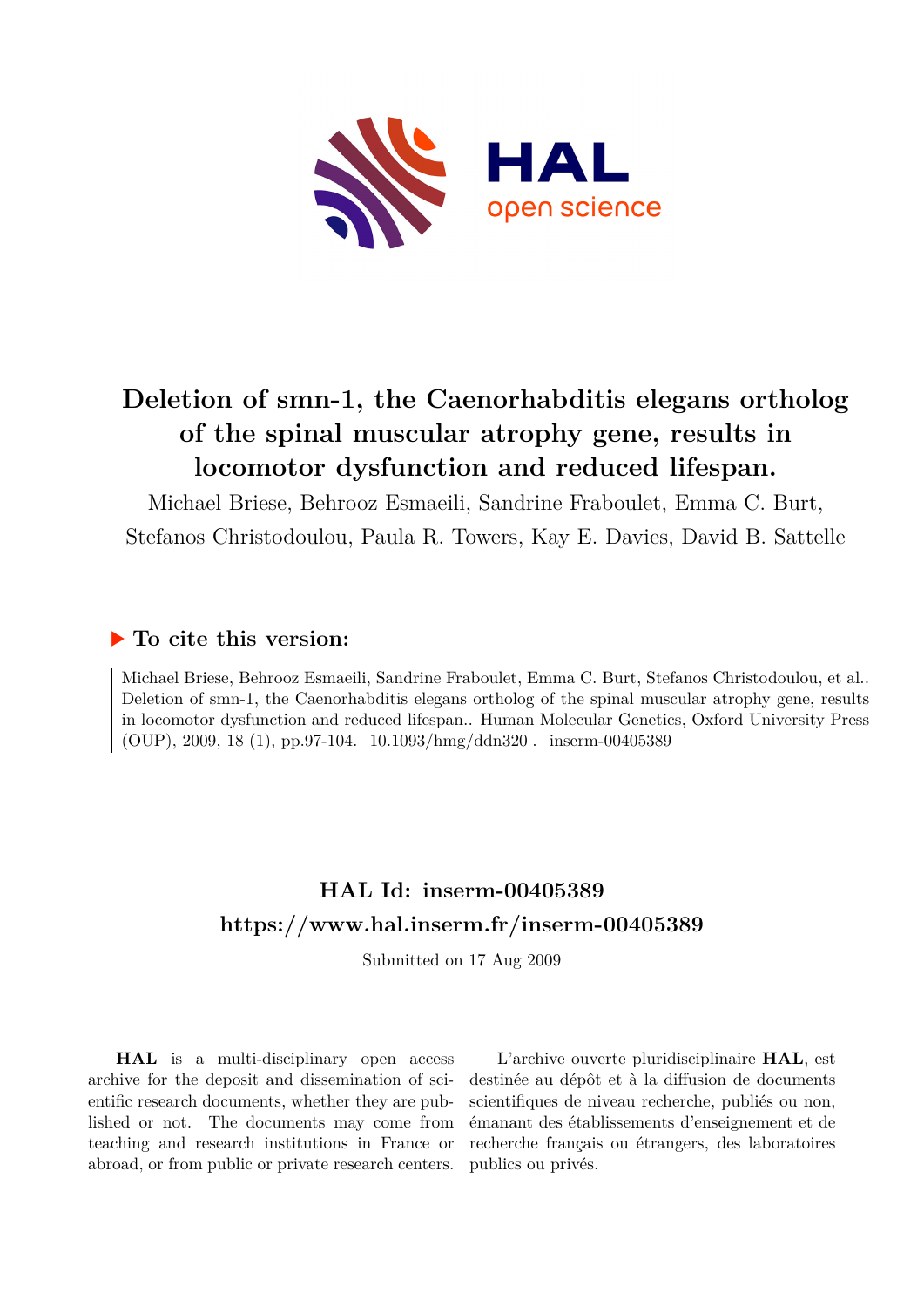# Deletion of smn-1, the Caenorhabditis elegans ortholog of the spinal muscular atrophy gene, results in locomotor dysfunction and reduced lifespan

## Michael Briese<sup>1,†</sup>, Behrooz Esmaeili<sup>1,†</sup>, Sandrine Fraboulet<sup>1,2</sup>, Emma C. Burt<sup>1</sup>, Stefanos Christodoulou<sup>1</sup>, Paula R. Towers<sup>1</sup>, Kay E. Davies<sup>1</sup> and David B. Sattelle<sup>1,\*</sup>

<sup>1</sup>MRC Functional Genomics Unit, Department of Physiology Anatomy and Genetics, University of Oxford, South Parks Road, Oxford OX1 3QX, UK and <sup>2</sup>Institut des Neurosciences Grenoble, Centre de recherche Inserm U836-UJF-CEA-CHU, Université Joseph Fourier, Bâtiment Edmond J. Safra, Domaine de la Merci, 38706 La Tronche Cedex, France

Received August 15, 2008; Revised and Accepted September 29, 2008

Spinal muscular atrophy is the most common genetic cause of infant mortality and is characterized by degeneration of lower motor neurons leading to muscle wasting. The causative gene has been identified as survival motor neuron (SMN). The invertebrate model organism Caenorhabditis elegans contains smn-1, the ortholog of human SMN. Caenorhabditis elegans smn-1 is expressed in various tissues including the nervous system and body wall muscle, and knockdown of smn-1 by RNA interference is embryonic lethal. Here we show that the smn-1(ok355) deletion, which removes most of smn-1 including the translation start site, produces a pleiotropic phenotype including late larval arrest, reduced lifespan, sterility as well as impaired locomotion and pharyngeal activity. Mutant nematodes develop to late larval stages due to maternal contribution of the smn-1 gene product that allows to study SMN-1 functions beyond embryogenesis. Neuronal, but not muscle-directed, expression of smn-1 partially rescues the smn-1(ok355) phenotype. Thus, the deletion mutant smn-1(ok355) provides a useful platform for functional analysis of an invertebrate ortholog of the human SMN protein.

## INTRODUCTION

Spinal muscular atrophy (SMA) is an autosomal recessive neuromuscular disorder, mostly of childhood-onset, characterized by degeneration of lower motor neurons in the anterior horn of the spinal cord leading to proximal muscle wasting. It is the most common genetic cause of infant mortality with an incidence of around 1 in 10 000 live births (1,2). Childhood-onset SMA cases show deletions in the survival motor neuron (SMN) gene located as a telomeric copy (SMN1) and a centromeric copy (SMN2) on chromosome 5 in an inverted duplicated region (3). Owing to a single C-to-T transition in exon 7, the majority of transcripts originating from SMN2 are alternatively spliced lacking exon 7, and give rise to a truncated, unstable

protein product (4,5). Thus, SMN1, the SMA-determining gene, produces full-length SMN protein almost exclusively, whereas SMN2 acts as a disease modifier gene due to the small amount of functional SMN it produces  $(6,7)$ .

Even though the genetic defect underlying SMA has been shown to reside in the SMN gene, important questions concerning the disease etiology remain unresolved. SMN is expressed widely both within and outside the nervous system (3). Thus, the specific motor neuron defect seen in SMA cannot be explained purely in terms of the expression pattern of SMN but instead may relate to its function (8). Animal models of SMA have been indispensable for the study of physiologic roles of SMN in muscle cells and neurons as well as for the dissection of pathological events

<sup>†</sup>M.B. and B.E. contributed equally to the work. \*To whom correspondence should be addressed. Tel: +44 1865272145; Fax: +44 1865282651; Email: david.sattelle@dpag.ox.ac.uk

 $\odot$  2008 The Author(s)

This is an Open Access article distributed under the terms of the Creative Commons Attribution Non-Commercial License (http://creativecommons.org/ licenses/by-nc/2.0/uk/) which permits unrestricted non-commercial use, distribution, and reproduction in any medium, provided the original work is properly cited.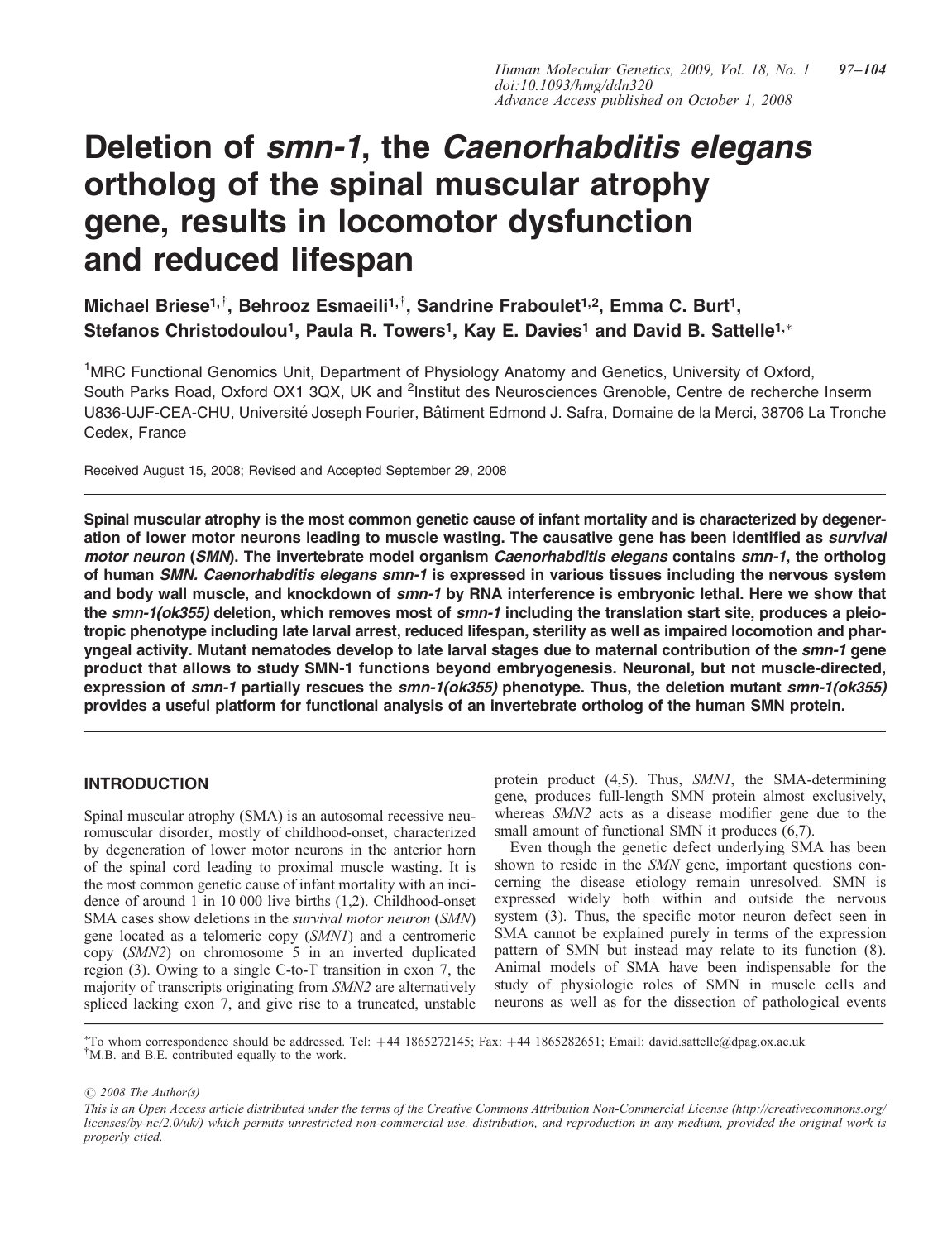leading to SMA. However, since all model organisms deployed so far possess only one ortholog of the SMN1 gene, progress has been limited by the lethality resulting from complete loss of SMN. To circumvent this difficulty, various strategies have been developed. Expression of human  $SMN2$  in  $Smn^{-/-}$  null mice rescues their embryonic lethality and generates animals with a movement defect and motor neuron loss resembling severe SMA (9). In zebrafish, the reduction of Smn levels using antisense morpholinos produces motor axon defects such as truncations and aberrant branching (10). A Drosophila mutant containing a mis-sense mutation in the fly smn gene survives until late larval stages due to maternally contributed smn mRNA (11). This mutant exhibits reduced excitatory postsynaptic currents and structural defects at neuromuscular junctions in the absence of motor neuron loss.

A C. elegans ortholog of the human SMN1 gene has been identified and termed smn-1 (12). A green fluorescent protein (GFP) reporter construct contains full-length smn-1, and its upstream sequence produces fluorescence in various tissues including the nervous system and body wall muscles, demonstrating widespread expression of smn-1. Additionally, the SMN-1 protein was detected by immunofluorescence from the zygotic stage onwards, indicating a maternal contribution of the protein or its mRNA. So far, the functions of C. elegans smn-1 have been studied in vivo by RNA interference (RNAi) induced by injection of double-stranded RNA that produces knockdown effects in all tissues, including maternal transcripts, although silencing of neuronal genes is less efficient (13). Targeting smn-1 with RNAi gives rise to severe developmental defects and embryonic lethality, thus limiting further investigations on postembryonic roles of SMN-1 (12). Here we have characterized the smn-1(ok355) deletion allele, which removes most of smn-1 including the translation start codon, resulting in late larval arrest, a dramatic decrease in lifespan as well as impaired locomotion and pharyngeal pumping. Early larval development of smn-1(ok355) mutant animals appears normal due to maternally contributed SMN-1. As it models aspects of SMA, this smn-1 mutant lends itself to the functional analysis of an SMN ortholog and has potential future utilities in screens searching for phenotypic modifiers as a first step toward potential SMA therapies.

## RESULTS

## The smn-1(ok355) deletion

Like all model organisms studied to date, C. elegans has only a single copy of the gene encoding the survival motor neuron protein. The smn-1(ok355) allele described here removes 975 bp comprising 246 bp of the upstream intergenic region and most of the smn-1 gene leaving only 87 bp (including the stop codon) at the  $3^7$  end (part of exon 5; Fig. 1). The coding sequences of the adjacent genes klp-16 and F30A10.10 are unaffected by the smn-1(ok355) deletion. Absence of the smn-1 ATG start codon in the remaining sequence suggests that  $smn-1(ok355)$  is a null allele and hence the only SMN-1 present is maternal, originating from balanced smn-1(ok355)/hT2[qIs48] heterozygous mothers (strain LM99).



Figure 1. The smn-1(ok355) deletion allele, showing that only part of smn-1 exon 5 remains. Arrows indicate direction of transcription, the open-reading frames are depicted as boxes. Scale bar: 500 bp.

Caenorhabditis elegans wild-type animals progress through four larval stages (L1 to L4) before reaching adulthood. The most striking phenotype of the smn-1(ok355) mutant is its late larval arrest (Fig. 2), including defects in gonadogenesis and germline differentiation (Fig. 3). Arrested smn-1(ok355) homozygotes become pale due to loss of intestinal pigmentation giving them a starved appearance. Their mean lifespan is 6.0 days post-L1 compared with 19.9 days for balanced  $smn-1(ok355)/hT2[qIs48]$  and 17.7 days for N2 wild-types (Fig. 4).

## smn-1(ok355) mutants show defects in motility and pharyngeal pumping

Following larval arrest, smn-1(ok355) nematodes display a progressive decline in motility. To measure the locomotory activity we quantified the thrashing rate of animals in M9 buffer. During early development, i.e. before arrest, the thrashing rate of smn-1(ok355) homozygotes was similar to balanced smn-1(ok355)/hT2[qIs48] heterozygotes and N2 wild-types (Fig. 5). Thrashing of  $smn-1(ok355)$  animals then progressively declined and almost completely ceased after 5 days post-L1. In contrast, locomotion of smn-1(ok355)/hT2[qIs48] heterozygous animals was similar to N2 wild-types at all time-points throughout the assay.

Likewise,  $smn-1(\alpha k355)$  mutants are unable to feed due to loss of pharyngeal function. The rate of pharyngeal pumping was measured in smn-1(ok355) homozygous mutants over a period of 4 days and compared with that of N2 wild-type animals and  $smn-1(ok355)/hT2[qIs48]$  heterozygotes (Fig. 6). On the first day of the assay (1 day after starved L1 larvae were placed on seeded NGM plates), the pharyngeal pumping rate of the mutant was indistinguishable from that of wild-type nematodes. Similar to body wall muscle activity, pharyngeal pumping rates showed a rapid and progressive decline. Taken together, these data indicate a general defect in behaviors requiring rhythmic contractions of muscle tissue in smn-1(ok355) animals.

## Neuronal expression of smn-1 partially rescues the smn-1(ok355) phenotype

It has recently been shown that the phenotype of severe SMA mice can be corrected by expressing full-length SMN solely in the nervous system (14). To investigate the sensitivity of different aspects of the *C. elegans* neuromuscular system to smn-1 loss, we sought to provide wild-type smn-1 to either muscles or neurons of smn-1(ok355) mutants. To this end, rescuing constructs were used expressing full-length smn-1 in body wall and vulval muscles through a myo-3 promoter (Pmyo-3::smn-1) and in all neurons through an unc-119 promoter (Punc-119::smn-1). Promoters of unc-119 and myo-3 have been used previously for neuronal- and muscle-directed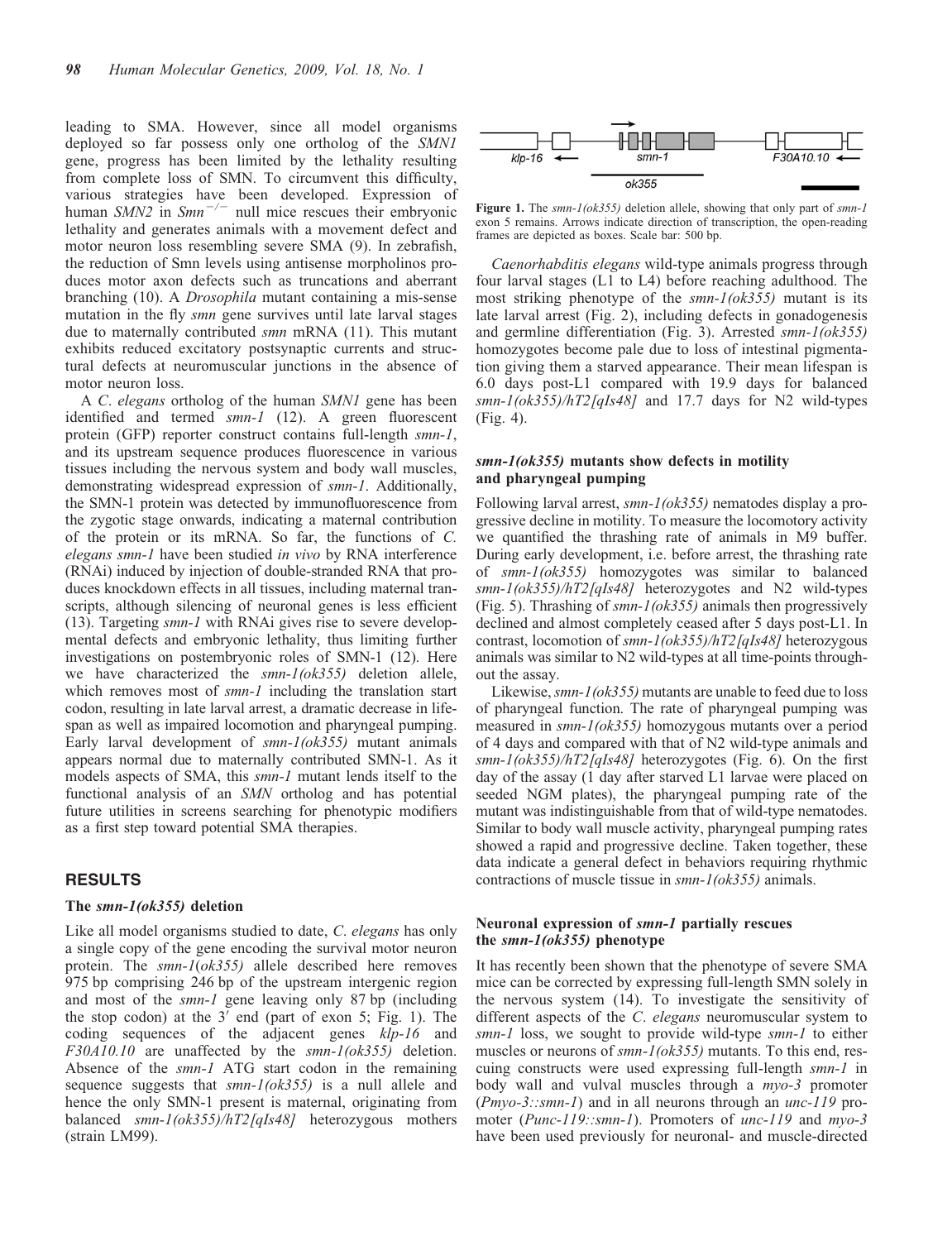

Figure 2. Developmental comparison of smn-1(ok355) mutants, smn-1(ok355)/hT2[qIs48] heterozygotes and N2 wild-type C. elegans. Age (in days post-L1) is indicated on the left. The images depict representative phenotypic appearances of synchronized animals at a given age. For all images anterior is on the left and posterior toward the right.

rescue (15,16) and are considered strong transcriptional inducers (17). The rescuing constructs were microinjected into the gonads of smn-1(ok355)/hT2[qIs48] heterozygotes to generate heritable lines. Transgenic heterozygous mothers carry the plasmid DNA as multi-copy, extrachromosomal arrays and transmit the transgene at a certain frequency to their progeny including smn-1(ok355) homozygotes. Extrachromosomal transgenes are frequently lost during cell division resulting in mosaic expression of the transgene (18).

Despite having injected a large number of animals, only one heritable transgenic line each was obtained carrying extrachromosomal  $Ex/ Pm$ vo-3::smn-1] or  $Ex/ Punc-119$ ::smn-1] for as yet unknown reasons. As an indicator for transgene expression in vivo, the GFP fusions Pmyo-3::GFP and Punc-119::GFP co-injected with the rescuing constructs showed expression in the expected tissues (body wall and vulval muscles for Pmyo-3 and nervous system for Punc-119, data not shown).

Whereas mutant  $smn-1(ok355)$  animals expressing muscledirected smn-1 showed only weak phenotypic rescue in a subset of animals, pan-neuronal expression of smn-1 produced stronger rescue effects (Fig. 7A). Albeit remaining sterile, rescued smn-1(ok355); Ex[Punc-119::smn-1] animals had a larger body size compared with  $smn-1(ok355)$  and  $smn-1$  $(ok355)$ ;  $Ex/ Pmyo-3::smn-1$  animals (Fig. 7B) and often retained their intestinal pigmentation, thus appearing less

starved. However, they did not reach the size of fully-grown adult smn-1(ok355)/hT2[qIs48] heterozygotes, indicating partial as opposed to full rescue. We noted that the extent of the rescuing effects was variable which, most likely, reflects the mitotic instability of the extrachromosomal transgene. In agreement with the body length measurements, neuronalexpressing smn-1(ok355); Ex[Punc-119::smn-1] animals survived longer than  $smn-l(ok355)$  and muscle-expressing smn-1(ok355); Ex[Pmyo-3::smn-1] animals (Fig. 7C) and showed a partial correction of the pharyngeal pumping defect (Fig. 6). Taken together, these data suggest that restoration of neuronal *smn-1* activity can, at least partially, correct aspects of the smn-1(ok355) phenotype.

## The nervous system of smn-1(ok355) animals

Having shown that neuronal-directed expression of smn-1 is much more effective than muscle-directed expression in rescuing the larval arrest phenotype of  $smn-1(ok355)$ , we sought to test whether smn-1(ok355) exhibits nervous system abnormalities in general and loss of cholinergic motor neurons in particular. To this end we used the pan-neuronal marker F25B3.3::GFP (19) (strain LM111) and the marker for cholinergic neurons *unc-17::GFP* (strain LM112) to facilitate neuronal identification. On the basis of their connectivity, motor neurons can be subdivided into classes that innervate dorsal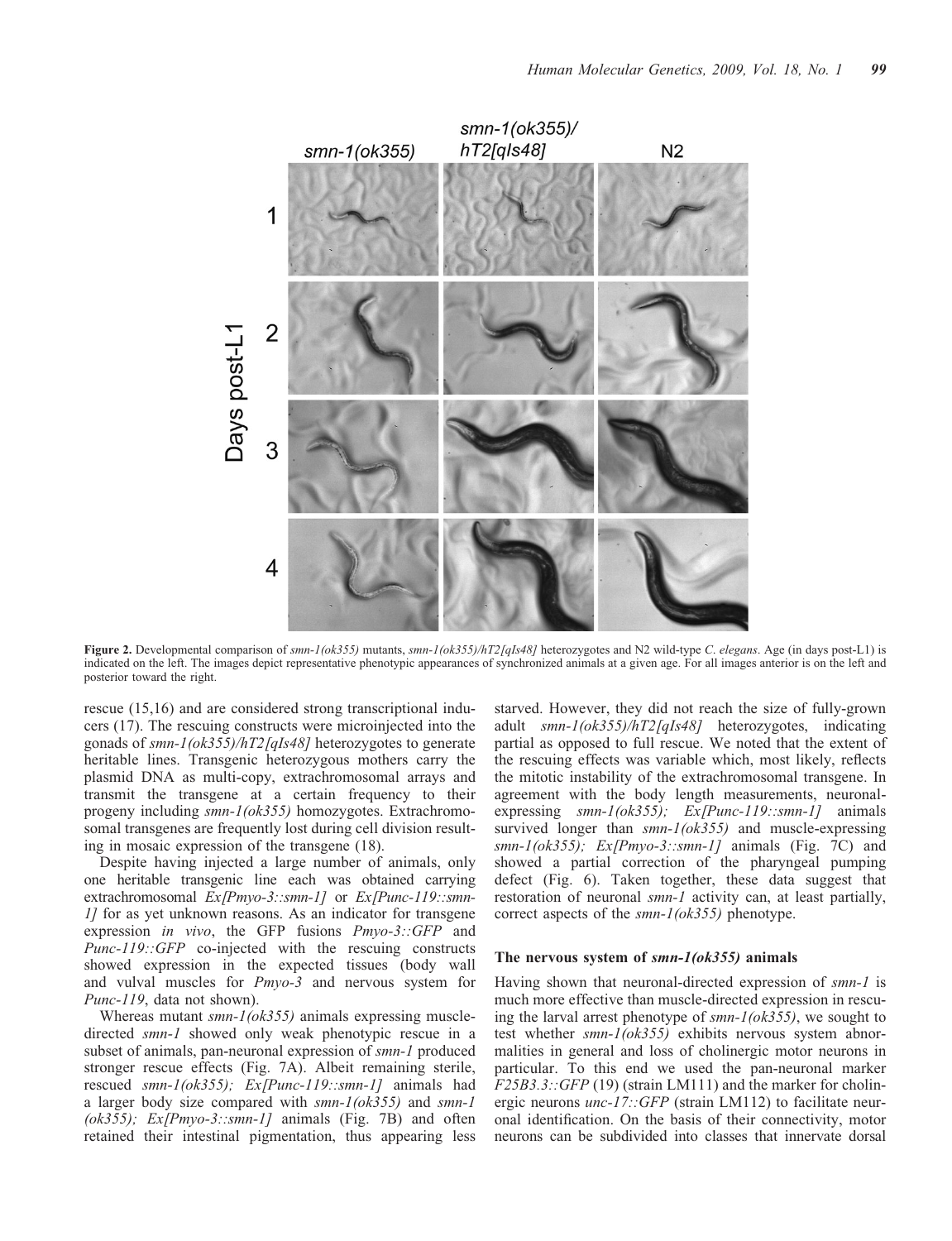

Figure 3. Gonad migration defects in C. elegans smn-1(ok355) mutants. (A) In N2 wild-type hermaphrodites the gonad folds back during the L4 stage and develops in a U-shaped manner. (B) In arrested  $smn-1(ok355)$  the gonad fails to develop properly.

muscles by sending their axons dorsally as commissures to form the dorsal nerve cord and those classes that project ventrally. Motor neurons (classes and individual cells) were identified by studying their axonal trajectories and cell body position in the dorsal/ventral nerve cord in LM111 animals (20). We could not detect any gross abnormalities in nervous system morphology of smn-1(ok355); F25B3.3::GFP animals (Fig. 8A). In an attempt to test whether there is loss of neurons over time, LM112 animals were staged and the number of cholinergic neurons in the ventral nerve cord was counted using the marker unc-17::GFP that labels embryonic and postembryonic motor neurons (21,22). No differences were detected in the number of GFP-positive neurons in the ventral cord region between smn-1(ok355) and smn-1(ok355)/  $hT2$ [qIs48] up to 5 days post-L1 (Fig. 8B).

## **DISCUSSION**

In all animal models of SMA studied to date, the ortholog of human SMN is ubiquitously expressed and exists as a singlecopy gene. We have shown that, in the C. elegans smn-1(ok355) deletion mutant, the loss of SMN-1 protein leads to a progressive decline of motor function. Even though the coding regions of the neighboring genes remain intact, it remains possible that the upstream regulatory sequence of klp-16 may be affected by the smn-1(ok355) deletion thus disrupting klp-16 expression as well. However, the  $klp-16(ok1505)$  mutant containing a 1.1 kb deletion within the klp-16 coding sequence has no obvious defects, with normal movement, body size and brood size (data not shown). Thus, taken together with the finding that the  $smn-l(ok355)$  mutant phenocopies the less affected progeny originating from



Figure 4. Survival of  $smn-l(ok355)$  mutants  $(n = 58)$  in comparison to  $smn-1(ok355)/hT2[qIs48]$  heterozygotes  $(n = 56)$  and N2 wild-type C. elegans ( $n = 54$ ). Each data point represents the fraction of synchronized animals alive on a given day.

smn-1 RNAi (12), it remains unlikely that the smn- $1(ok355)$ deletion phenotype described here is caused by the combined loss of *smn-1* and  $klp-16$  function.

The smn-1(ok355) mutation is essentially a null allele, albeit retaining progressively decreasing levels of maternal SMN-1. Immunofluorescence analysis of embryos has previously revealed the presence of SMN-1 at the one-cell stage  $(P_0)$ prior to initiation of *de novo* zygotic transcription (12). Considering that RNAi-mediated knockdown of smn-1, which reduces the levels of both maternal and zygotic transcripts, leads to embryonic lethality, we postulate that the maternal contribution of SMN-1 allows progression of  $smn-1(ok355)$ animals through early development. Consistent with this notion, the thrashing rate of smn-1(ok355) is unaffected prior to arrest, indicating normal functioning of the neuromuscular system. Presumably, the progressive reduction of maternal SMN-1 results in developmental arrest of homozygous animals at a late larval stage reflected by a defect in gonadogenesis which is followed by paralysis and early lethality.

Closer inspection of the ventral nerve cord of neuronal GFP-expressing  $smn-1(ok355)$  animals failed to reveal any loss of cholinergic motor neurons. This finding indicates that embryonic and postembryonic motor neuron development proceeds normally due to sufficient levels of maternally contributed SMN-1 prior to their larval arrest. The absence of a motility defect in the early larval stages underlines the notion that, in  $smn-1(\alpha k355)$  animals, motor neurons initially establish normal functional connections with their target muscles. When the movement defects first appeared, we could not detect any loss of cholinergic motor neurons in the ventral nerve cord. Even when paralysis ensues, motor neuron numbers remain unaffected. Thus, in smn-1(ok355) mutants, the maternally contributed SMN-1 can sustain development to late larval stages when the animals arrest in response to SMN protein depletion in the absence of any obvious loss of neuronal cell bodies.

The absence of motor neuron loss in  $smn-1(ok355)$  animals is in contrast with mouse models of SMA exhibiting motor defects accompanied by motor neuron degeneration (9), and a zebrafish SMA model showing axon path-finding defects in response to morpholino-induced *smn* knockdown (10). Rather, the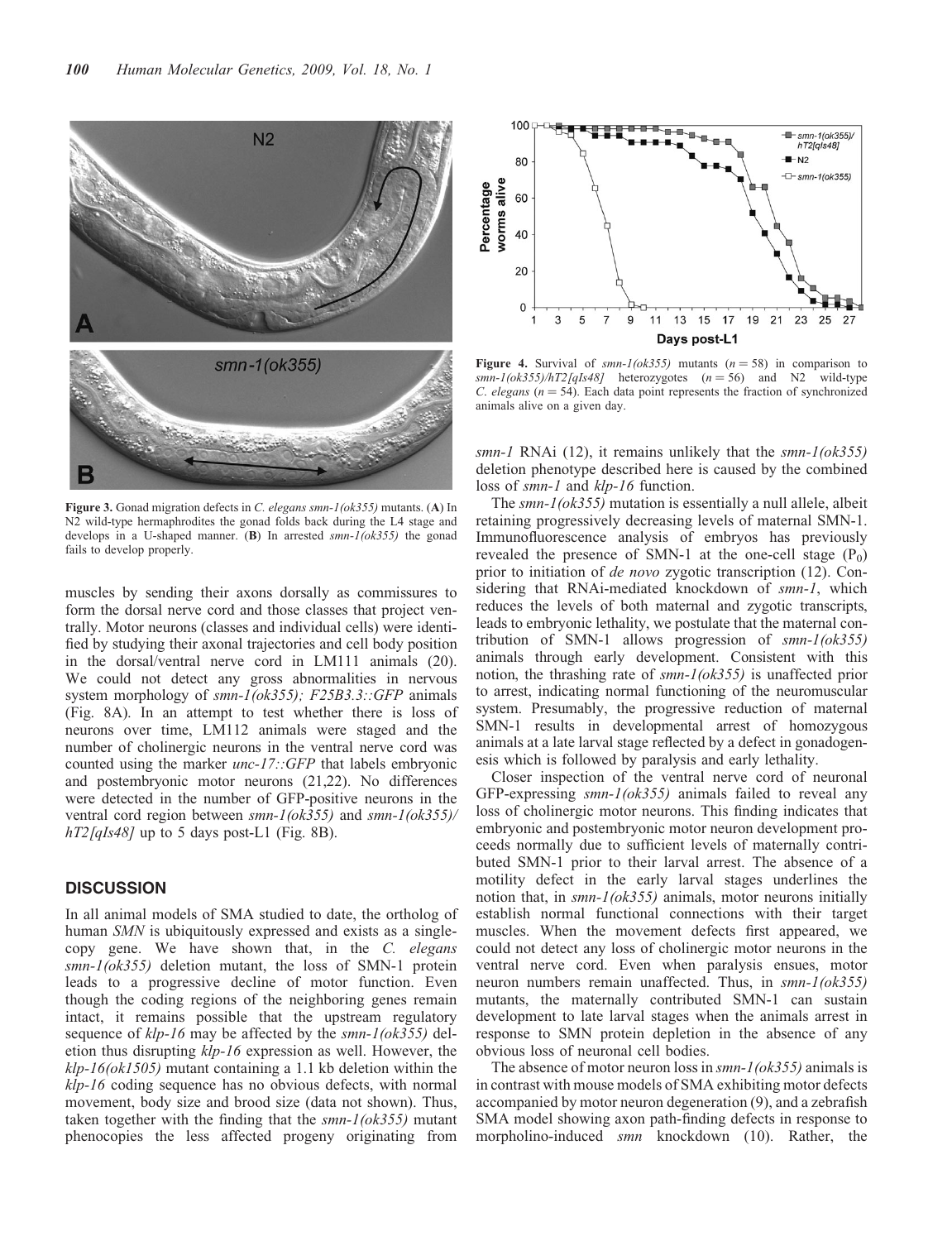

Figure 5. Progressive development of movement defects in C. elegans smn-1(ok355) animals, balanced smn-1(ok355)/hT2[qIs48] heterozygotes and N2 wild-type animals. For each group,  $n = 20$ . Asterisks:  $P \le 0.001$ . The graphs depict mean  $\pm$  SEM.

smn-1(ok355) phenotype described here resembles that of the Drosophila SMA model bearing a mis-sense mutation in smn similar to some of the mutations found in SMA patients (11). The mutant *smn* flies also survive past embryogenesis due to maternally contributed mRNA and die as late larvae following depletion of the maternal component. However, whereas homozygous smn mutant fly larvae produce both mutant and wildtype Smn protein due to the presence of both transcripts, smn-1(ok355) larvae contain only wild-type smn-1 transcript. Nevertheless, even though the *smn-1(ok355)* mutant relates to the vast majority of SMA cases showing deletions in the SMN1 gene, the situation in this nematode model of SMA differs from SMA in several facets. Caenorhabditis elegans produces full-length SMN-1 protein from only one gene encoding an SMN ortholog, smn-1. In contrast, in addition to SMN1, humans possess SMN2 which in SMA patients acts as a phenotypic modifier gene producing low levels of functional SMN protein. As a consequence, SMA is caused by insufficiency rather than a complete loss of SMN protein. Furthermore, unlike the case for C. elegans and Drosophila, there is no maternal contribution of SMN mRNA in mammals. For example, homozygous loss of Smn in mice is embryonic lethal (23), which has been overcome by expressing human SMN2 in  $Smn^{-/-}$  mice (9,24). Thus, the absence of a C. elegans SMN2 ortholog combined with maternally contributed SMN-1 causes  $smn-1(ok355)$  mutants to exhibit a gradual decline in SMN-1 levels ultimately leading to a complete loss of the protein as opposed to the low remaining SMN levels seen in SMA patients. Nevertheless, even though maternal transmission may mask possible functions of SMN-1 during development, the smn-1(ok355) mutant provides the opportunity to study postembryonic roles of SMN-1 in motor neurons and at neuromuscular junctions.

To further understand the pathological events leading to SMA, it is critical to elucidate whether the SMN reduction in motor neurons is a primary defect in the disease or whether there are independent muscle defects as well. The answer to this question is particularly important for the development of therapeutic strategies aiming to up-regulate the SMN levels in selected cell types. Whether the smn-1(ok355) phenotype originates due to defects in muscles



Figure 6. Pharyngeal pumping analysis of C. elegans smn-1(ok355) mutants, balanced smn-1(ok355)/hT2[qIs48] heterozygotes and N2 wild-types as well as muscle-expressing smn-1(ok355); Ex[Pmyo-3::smn-1] and neuronalexpressing smn-1(ok355); Ex[Punc-119::smn-1] animals. Asterisks:  $P$  < 0.0001. Numbers at the base of each bar indicate number of animals used. The graphs depict mean  $\pm$  SEM.

or neurons has been addressed here by rescue experiments in which smn-1 was delivered locally to either muscle cells or neurons. It emerged that neuronal-directed, but not muscledirected, expression of smn-1 partially rescued the smn-1(ok355) phenotype. When assessing the rescue experiments, it has to be taken into account, however, that even though the unc-119 promoter used here exhibits pan-neuronal activity we cannot exclude the possibility of promoter activity levels below the detection limit in cell types other than neurons. Furthermore, we cannot rule out the possibility that the structure and composition of the extrachromosomal arrays may be different thus producing variability in the extent of mosaicism and transgene expression levels.

In the light of our findings, it is of interest to note that neuronal expression of full-length human SMN by the Prion protein (PrP) promoter rescues severe SMA mice containing two copies of human  $SMN2$  and lacking mouse  $Smn$  ( $Smn^{-1}$ )  $S\overline{M}N2^{+/+}$ ) (14). These SMA mice normally have an average lifespan of 5 days (9), which could be extended to 210 days in one line homozygous for the PrP-SMN transgene  $(Smn^{-/-}$ ; SMN2<sup>+/+</sup>; PrP-SMN). When SMN was targeted only to skeletal muscle using the human skeletal actin (HSA) promoter neither improvement of the SMA phenotype nor any extension of survival was seen. One HSA–SMN line showing low expression of SMN in the spinal cord did affect the SMA phenotype with mice living for 160 days on average. Thus, a small increase of SMN in neurons was sufficient to extend the survival of SMA mice considerably whereas high SMN levels in mature skeletal muscle alone had no effect. In comparison to these data we observed only partial as opposed to full rescue when expressing smn-1 in the nervous system of  $smn-1(ok355)$  animals. This difference may be explained by the complete loss of maternally contributed SMN-1 activity in the non-neuronal tissues of rescued smn-1(ok355); Ex[Punc-119::smn-1] animals in contrast with the low remaining levels in rescued  $Smn^{-1}$ ;  $SMN2^{+/+}$ ; PrP-SMN mice.

In conclusion, the C. elegans mutant smn-1(ok355) provides a disease model mimicking aspects of SMA such as reduced SMN-1 protein levels throughout the organism. Mutant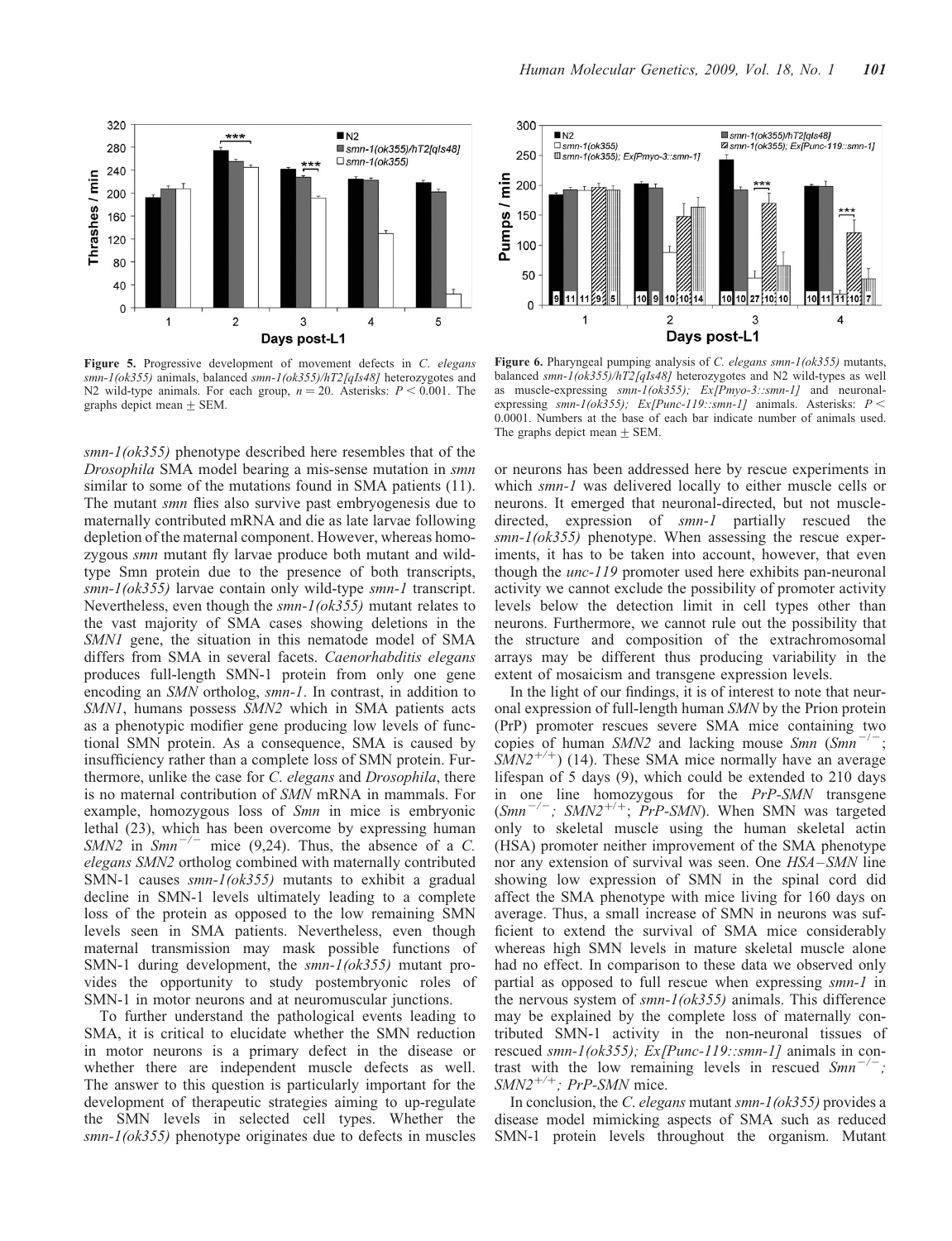

Pmyo-3::smn-1 inducing expression of smn-1 in body wall and vulval muscles or Punc-119::smn-1 for smn-1 expression in all neurons. For comparison, arrested smn-1(ok355) and adult smn-1(ok355)/hT2[qIs48] animals are shown. (B) Comparison of body lengths of arrested smn-1(ok355), adult smn-1(ok355)/hT2[qIs48] as well as fully-grown smn-1(ok355); Ex[Pmyo-3::smn-1] and smn-1(ok355); Ex[Punc-119::smn-1] animals. Graphs show the median,  $n = 100$  for each group. Asterisks:  $P < 0.001$ . (C) Survival of smn-1(ok355); Ex[Pmyo-3::smn-1] (n = 26) and smn-1(ok355); Ex[Punc-119::smn-1] (n = 24) animals in comparison with  $smn-1(\alpha k355)/\hbar T2[qIs48]$  heterozygotes (n = 30) and  $smn-1(\alpha k355)$  homozygotes (n = 15, data taken from an independent experiment). Scale bar in (A):  $200 \mu m$ .

animals proceed through embryogenesis but arrest as late larvae indicating that, in C. elegans, SMN-1 has functions later during development and in adult life. In future studies,  $smn-1(ok355)$ mutants may serve as a starting point for the identification of modifier genes in genetic or genome-wide RNAi screens that enhance or suppress the smn-1(ok355) phenotype and for developing novel therapeutic strategies in drug screens.

## MATERIALS AND METHODS

#### Strains

Strains were grown and maintained as described previously (25). The following strains were used in this study: N2, NW1229 [evIs111[F25B3.3::GFP; dpy-20(+)]], RM1872  $[mdEx72[unc-17::GFP; pha-1(+)]], LM97 [smn-1(ok355)/+1],$ LM99 [smn-1(ok355) I/hT2[bli-4(e937) let-?(q782) qIs48] (I;III)], LM111 [smn-1(ok355) I/hT2[bli-4(e937) let-?(q782) qIs48] (I;III); evIs111], LM112 [smn-1(ok355) I/hT2 [bli-4(e937) let-?(q782) qIs48] (I;III); mdEx72] and VC1005 [klp-16(ok1505) I].

#### Isolation of the smn-1(ok355) deletion

The smn-1(ok355) deletion allele of smn-1 located on chromosome I was obtained from the C. elegans Gene Knockout Consortium. From the genetically heterogeneous population, we cloned individual animals heterozygous for the deletion and out-crossed them six times to wild-type (N2) nematodes. The unbalanced smn- $1(ok355)/+ I$  strain (LM97) was maintained by picking heterozygous animals and confirming the presence of the deletion by PCR using primers 5'-GACTTCAGATTTGATCAACGGTC-3' and 5'-ACACCA ATTACCAAACGATCAAC-3'. Stable maintenance of the deletion was achieved by introducing the genetic balancer  $hT2$  (I;III), which is a reciprocal translocation of chromosomal segments between chromosomes I and III, generating strain LM99. To distinguish homozygous from heterozygous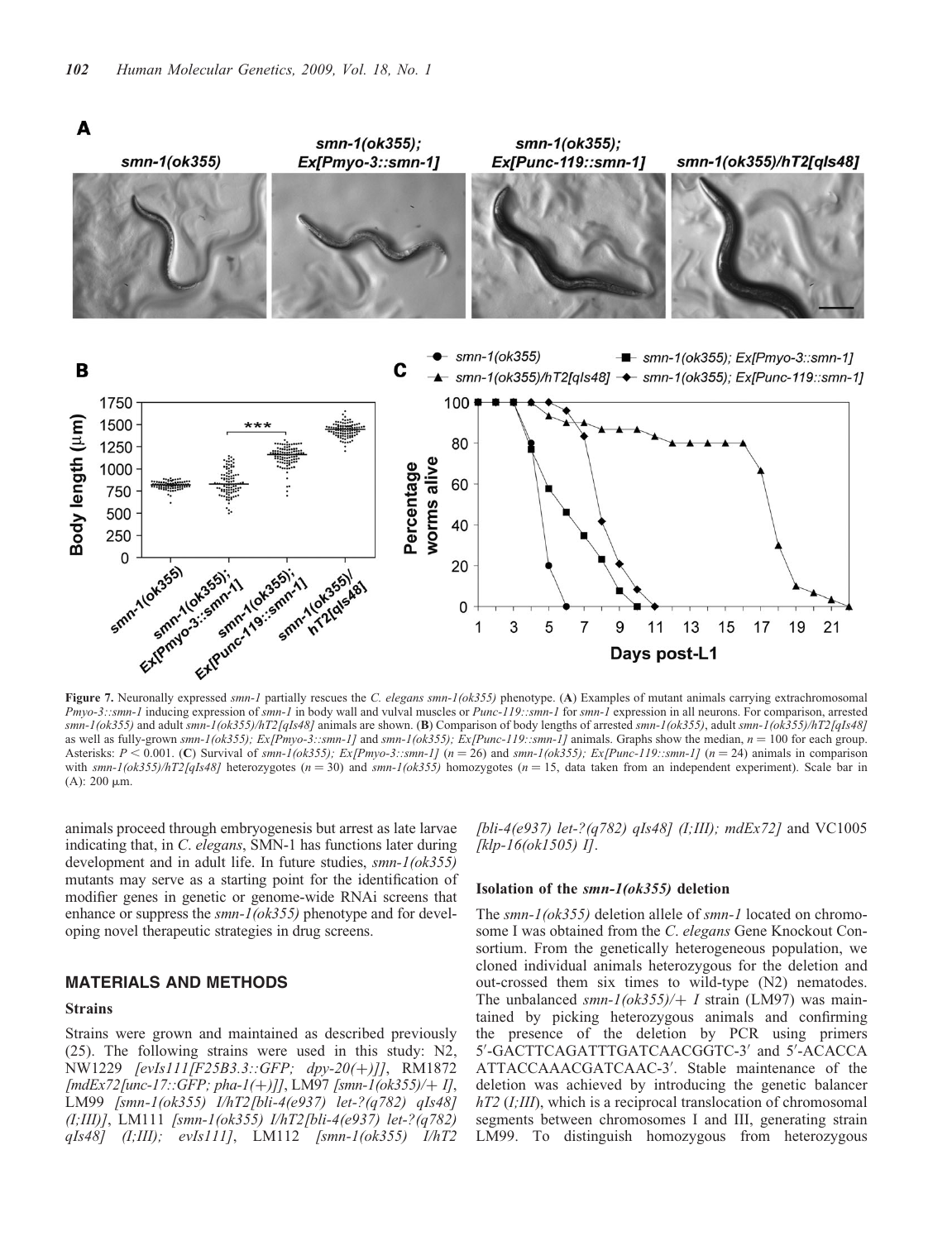

Figure 8. The nervous system of C. elegans smn-1(ok355) animals. (A) Arrangement of nerve cell bodies in the ventral nerve cord of L3 smn-1(ok355)/  $hT2$ [qIs48] heterozygotes and smn-1(ok355) homozygotes. F25B3.3::GFP labels all neuron types whereas unc-17::GFP is restricted to cholinergic neurons. (B) Cholinergic motor neuron number in the ventral nerve cord of smn-1(ok355) and smn-1(ok355)/hT2[qIs48] animals. GFP-positive neurons expressing the cholinergic marker *unc-17::GFP* were counted from and including the VA2 (anterior) to the VA11 neuron (posterior). For each group,  $n = 10$ . The graphs depict mean + SEM.

animals visually, we used the  $hT2[bli-4(e937)$  let-?(q782)  $qIs48$ ] (I;III) derivative of the chromosomal balancer, where qIs48 is an insertion of extrachromosomal ccEx9747 carrying the promoter::GFP fusions myo-2::GFP (expressed in the pharynx),  $pes-10::GFP$  (expressed in 4–60 cell embryos) and a gut-specific enhancer fused to GFP (26,27). Heterozygous smn-1(ok355) I/hT2[bli-4(e937) let-?(q782) qIs48]  $(I;III)$  (referred to as 'smn-1(ok355)/hT2[qIs48]') segregate smn-1(ok355) homozygotes, hT2[qIs48] homozygotes, smn-1(ok355)/hT2[qIs48] heterozygotes and arrested aneuploid progeny. Since hT2[qIs48] is homozygous lethal, all animals expressing GFP are heterozygous for smn-1(ok355). Animals homozygous for the  $smn-l(ok355)$  deletion can be identified due to absence of GFP fluorescence in the pharynx.

## Physiological assays

Embryos were released by subjecting gravid N2 and LM99 hermaphrodites to bleach and were subsequently left in M9 overnight for obtaining hatched synchronized smn-1(ok355) homozygotes, balanced smn-1(ok355)/hT2[qIs48] heterozygotes and N2 wild-types at the L1 larval stage. Synchronized L1 larvae were placed on nematode growth medium (NGM) plates seeded with E. coli OP50, and left for 1 day at  $22^{\circ}$ C. Motility was then assessed every day by placing animals in M9 buffer and measuring their movement as thrashing rate in a 1 min period. A single thrash was defined as a change in the direction of bending at the mid-body. Animals were left in M9 for at least 5 min prior to measurement. For quantification of pharyngeal pumping synchronized smn-1(ok355) homozygotes, smn-1(ok355)/hT2[qIs48] heterozygotes, N2 wild-type and tissue-specific rescue animals (see below) aged 1 day post-L1 were placed on OP50-seeded plates at  $22^{\circ}$ C. Terminal bulb pumps were measured each day under a dissection microscope for periods of 15 s. Between 2 and 10 periods of 15 s were counted for each animal.

#### Lifespan and brood size assays

For the lifespan assay synchronized smn-1(ok355) homozygotes, smn-1(ok355)/hT2[qIs48] heterozygotes and N2 wild-types aged 1 day post-L1 were placed on OP50-seeded plates (5 cm diameter) at  $22^{\circ}$ C. Survival was monitored daily, and animals were scored as dead when they no longer responded to head or tail touch using a platinum wire pick. To avoid crowding due to progeny production and to ensure the availability of sufficient food, animals were transferred to new plates when deemed necessary. Animals that crawled off the NGM agar were excluded from the data. For brood size assays,  $klp-16(\alpha k1505)$  and wild-type N2 animals were synchronized and their brood size determined over a 5 day period post-L4 at 20°C. PCR analysis was used to confirm the presence of the  $klp-16(\alpha k1505)$  deletion using primers recommended in WormBase (http://www.wormbase.org/).

#### Tissue-specific rescue of the smn-1(ok355) mutant

To rescue the  $smn-l(ok355)$  phenotype in a tissue-specific manner, smn-1(ok355)/hT2[qIs48] heterozygotes were microinjected with the *promoter::smn-1* fusion constructs Pmyo-3::smn-1 or Punc-119::smn-1 expressing smn-1 in body wall muscle or neuronal tissue, respectively. These rescuing constructs contain smn-1 from the ATG start to the TAA stop codon (amplified from N2 genomic DNA) placed under transcriptional control of 2 kb upstream of *myo-3* for Pmyo-3::smn-1 (generating muscle-directed expression) or 2.2 kb upstream of unc-119 in Punc-119::smn-1 (for panneuronal expression). To visualize promoter activity, *smn-1* was replaced by GFP to generate the reporters Punc-119::GFP and Pmyo-3::GFP. For neuronal rescue, Punc-119::smn-1 and Punc-119::GFP were co-injected at 10 ng/ $\mu$ l each together with pRF4 at 200 ng/ $\mu$ l encoding the marker *rol-6(su1006)* the expression of which induces a 'rolling' phenotype (28). Analogously, for muscle-directed